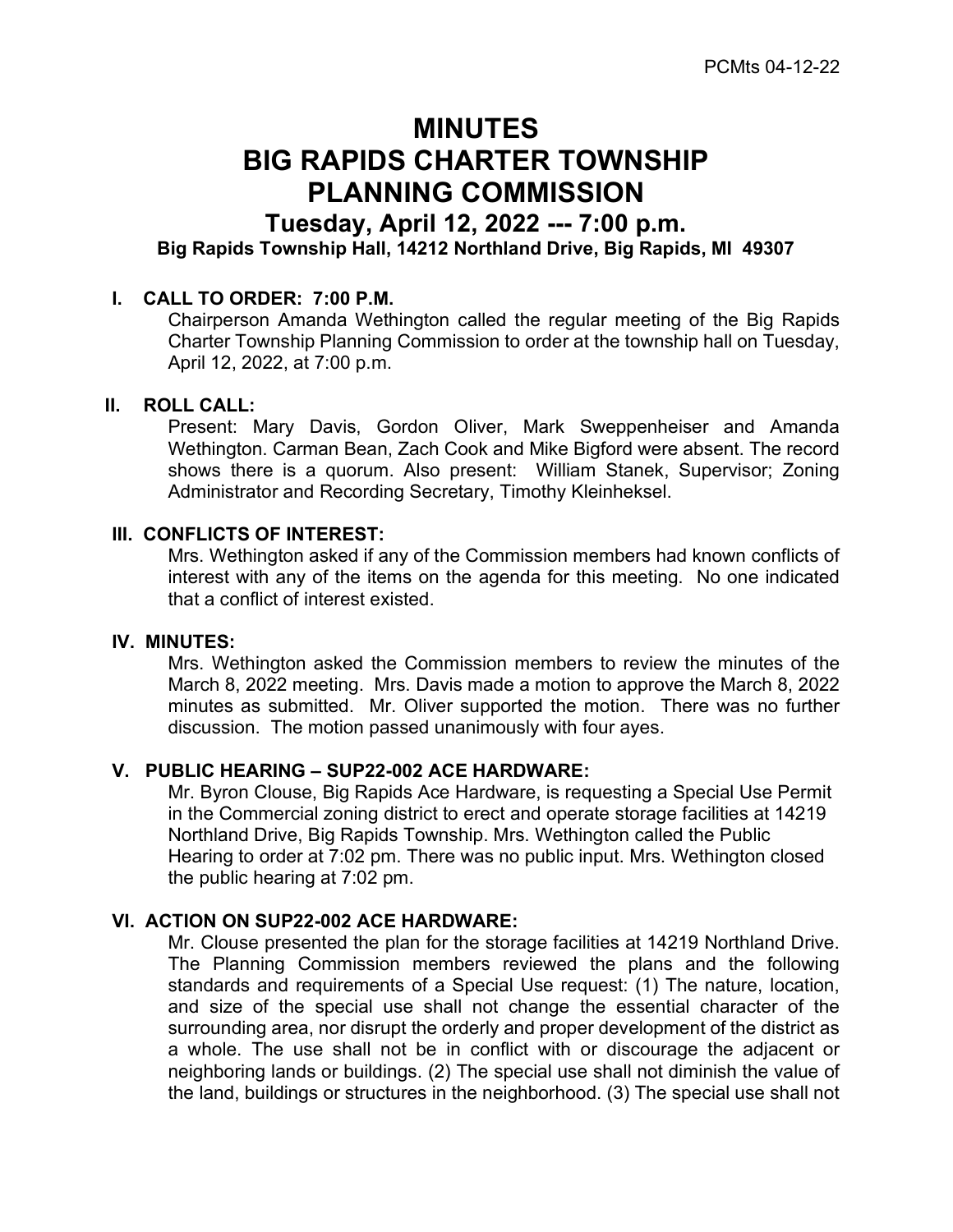increase traffic hazards or cause congestion on the public highways or streets of the area. Adequate access to the parcel shall be furnished. (4) The water supply and sewage disposal system shall be adequate for the proposed special use by conforming to State and County Health Department requirements, and the special use shall not over-burden any existing services or facilities. (5) Uses by special permit shall not be significantly more objectionable to nearby properties by reason of traffic, noise, vibrations, dust, fumes, odor, smoke, glare, lights, or disposal of waste than the operation of any principal permitted use, nor shall the special use increase hazards from fire or other dangers to either the property or adjacent property. (6) The Planning Commission may require that the premises be permanently screened from adjoining or contiguous properties by a wall, fence, plant screen and/or other approved enclosure when deemed necessary to buffer the surrounding uses from objectionable noise, light, etc., created by the special use. (7) The special use shall be consistent with the intent and purpose of this Ordinance and with the intent of the Land Use Plan for the Township. The special use shall be compatible with the natural environment and shall not be inimical to the public health, safety and general welfare. Upon review, the commission members saw no problems with these standards in the Ace Hardware storage project. After discussion by the Planning Commission, Mr. Oliver made a motion to approve Ace Hardware SUP22-002 as submitted. Mrs. Davis supported the motion. There was no further discussion. The motion passed unanimously with four ayes via roll call vote.

# VII. ACTION ON ACE HARDWARE SITE PLAN:

Mr. Clouse presented the site plan for the storage facilities at 14219 Northland Drive. After the Planning Commission members reviewed the site plan, Mr. Sweppenheiser made a motion to approve the site plan as submitted. Mrs. Davis supported the motion. There was no further discussion. The motion passed unanimously with four ayes via roll call vote.

## IX. PUBLIC COMMENT:

Mr. Mark Baker, owner of Big Value Center at 14235 Northland Drive, pointed out that the planned Ace Hardware storage buildings would block some of the access to the parcel directly the South and suggested that the storage buildings should not extend past the front of the existing buildings in that area. Mr. Sweppenheiser stated that the Planning Commission has never made a determination of not building in front of current building frontage.

## X. ADJOURNMENT:

Hearing no further business for the Planning Commission, Mrs. Wethington adjourned the meeting at 7:25 pm.

Motion to approve the Planning Commission minutes of April 12, 2022 by: Mr. Sweppenheiser. Supported by: Mr. Oliver. Motion carried with five ayes.

 $Timothy$  Kleinheksel and the sum of the May 10, 2022